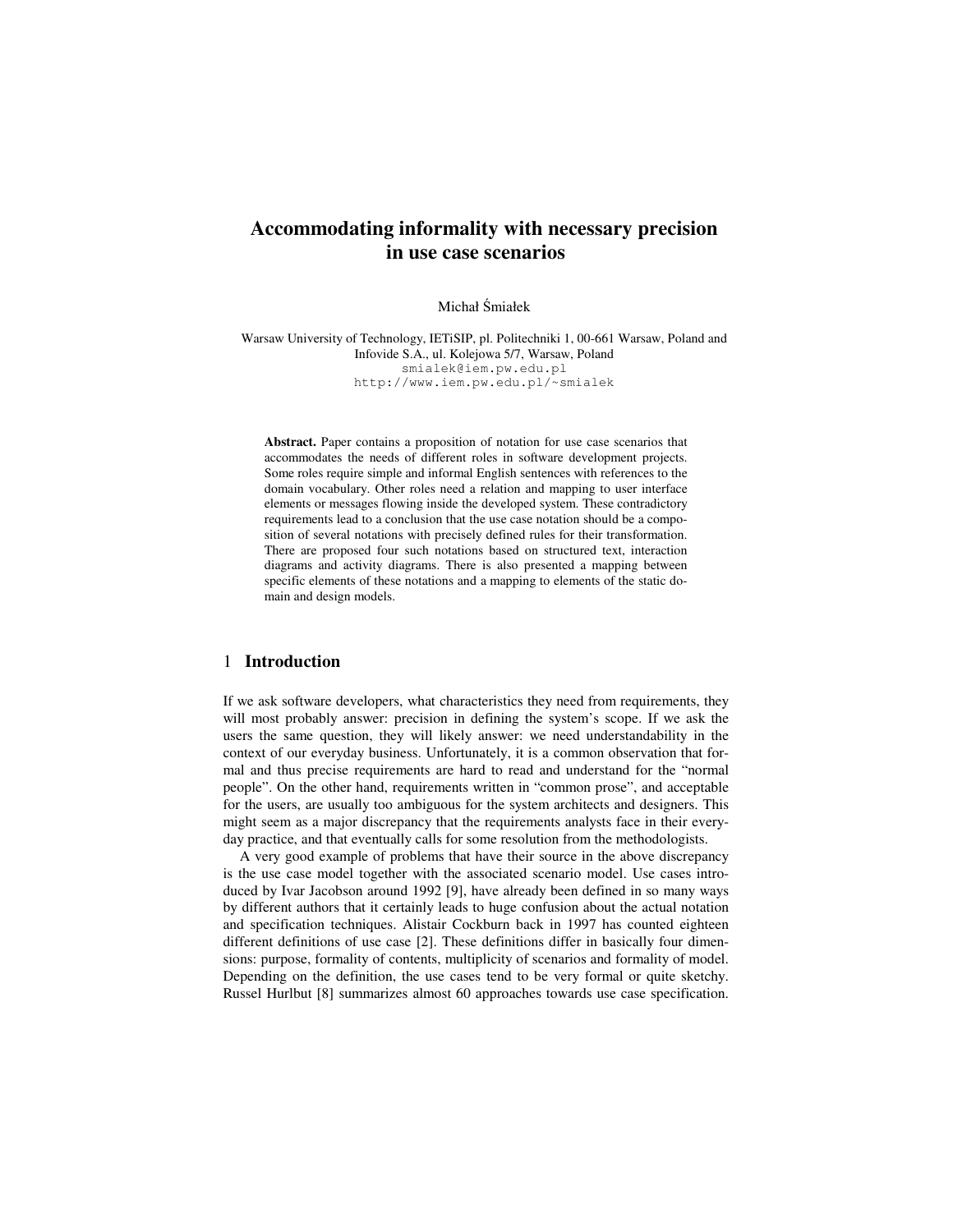These approaches can be classified in terms of notation into textual, graphical and dynamic. Textual formats include unstructured text narratives, structured descriptions (templates), semi-structured scripts, formal expressions and tables. Graphical formats employ structure, state, interaction and implementation diagrams based often on the UML notation. Dynamic formats are based on animations and dynamic visualizations of the use case narration flow. Other notations include storyboards and role playing.

This multitude of notations is caused mainly by imprecise definition of use cases by their inventor which was eventually not made more precise in the UML standard (including the latest version 2.0 [14]). It can be argued that this ambivalence of use cases is caused by many targets that they aim at. Use cases are often utilized as the driving elements for the whole software development process [9, 10]. The analysts write use cases to communicate their understanding of the prospective system's functionality. The users participate in formulating use cases to make sure their requirements are communicated well. The developers employ use cases to design architectures fulfilling the required functionality. User interface designers write storyboards based on use case scenarios. Testers design use case based test cases. If we browse different approaches summarized in [8] we can come to a conclusion that an "ideal" notation for use cases is impossible to reach. If the notation is to be general, it tends to be rather informal in its nature. More formal notations are designed for specific purposes, like user interface specification [4], automatic requirements verification [12] or test automation [5]. Some use case notations impose architectural or design decisions (like the usage of UML interaction diagrams).

In this position paper we argue that a single notation for use cases is not capable of accommodating all the needs imposed by a modern software development project. We thus propose a suite of closely related and transformable notations for use case scenarios. The primary notation in the suite is intended to serve as a balance between informality necessary for the users and precision aimed at all the system development roles. We also introduce secondary notations suitable for specific development purposes. All the notations have precise transformation associations that link appropriate component elements.

#### **2 Looking for a "perfect use case"**

In search for a use case notation suitable for the widest "audience" in a software development project, we should start with a suitable general definition. We shall use the definition offered by Alistair Cockburn [3] which is probably one of the most frequently referenced in the literature (and therefore quite representative). The definition starts by defining the scenario:

**"Scenario.** A sequence of interactions happening under certain conditions, to achieve the primary actor's goal, and having a particular result with respect to that goal. The interactions start from the triggering action and continue until the goal is delivered or abandoned, and the system completes whatever responsibilities it has with respect to the interaction."

Then, the actual definition of the use case: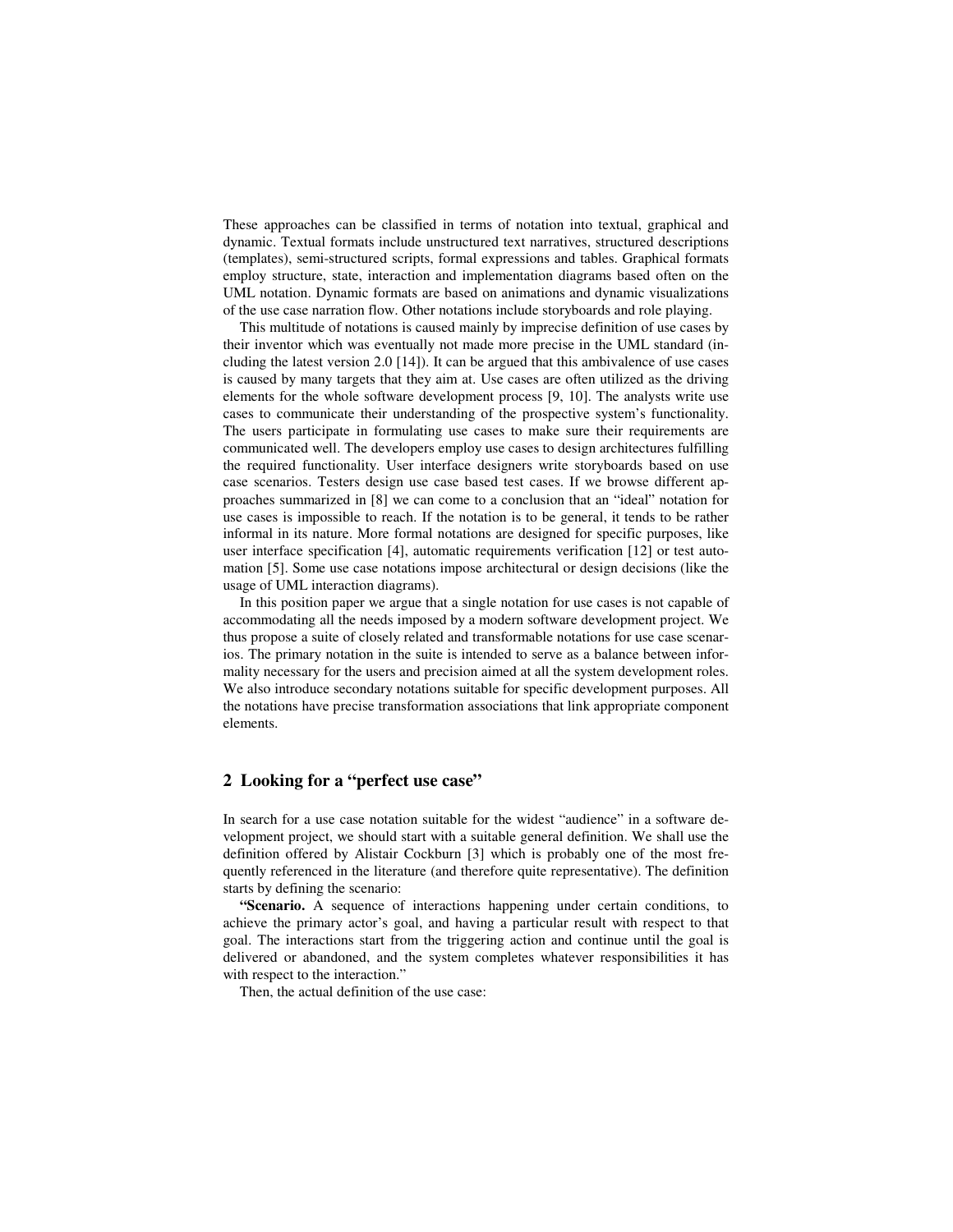**"Use Case.** A collection of possible scenarios between the system under discussion and external actors, characterized by the goal the primary actor has toward the system's declared responsibilities, showing how the primary actor's goal might be delivered or might fail."

The definition is general enough not to enforce any particular notation. However, it gives several important characteristics of a use case. The most important of them are: use case is a single service (with a single goal) offered by the developed system; use case is composed of several scenarios; all scenarios in a use case lead to the single goal or to failure and scenarios are sequences of interactions. We shall add to this definition also a requirement that all the use case scenarios should start with a triggering action performed by the user. According to this, it is only the actor (someone or something outside of the system) that can start scenarios, not the system itself.

The definition above is given from the point of view of a methodologist. Is sets necessary boundaries for the prospective notation. These boundaries place use cases in correct relations to other artifacts of the software development process and allow for proper organization of functional requirements in a software project. In order to design notations suitable for various project roles we still need to consider the point of view of these roles (see Fig. 1). In the following sections we will therefore try to look at use cases from several points of view. These points of view were communicated by participants of several commercial projects where use cases were used to control the development process.

**User's point of view**. Use case should describe a single service offered by the developed system. It should be written in common English with simple sentences. The sentences should use notions from the user's domain vocabulary. All the descriptions of the domain (notion definitions) should be avoided in the use case text (to prevent duplication) but should be easily accessible from within it. Sentences should be understood by diverse groups of users (e.g. from different departments). No special keywords or formal constructs are allowed. A single scenario should represent a single story without any alternative courses. Some users prefer graphical representation showing a graph of activities with alternative branches ("it shows the bigger picture").

**Analyst's point of view**. Use case should describe a single unit of functional requirements. It should have a well defined structure. Sentences in use case scenarios should be ordered and numbered (for easier reference). Terms in the sentences should be clearly referenced with appropriate vocabulary definitions. It should be possible for the analyst to use synonyms and switch between different user vocabularies when presenting scenarios to different groups of users. Entries in the vocabulary should be easily accessible for inclusion in the use case text. New terms used in text should be easy to define in the vocabulary. It should be possible to hide all the details of the user interface and of the system internals.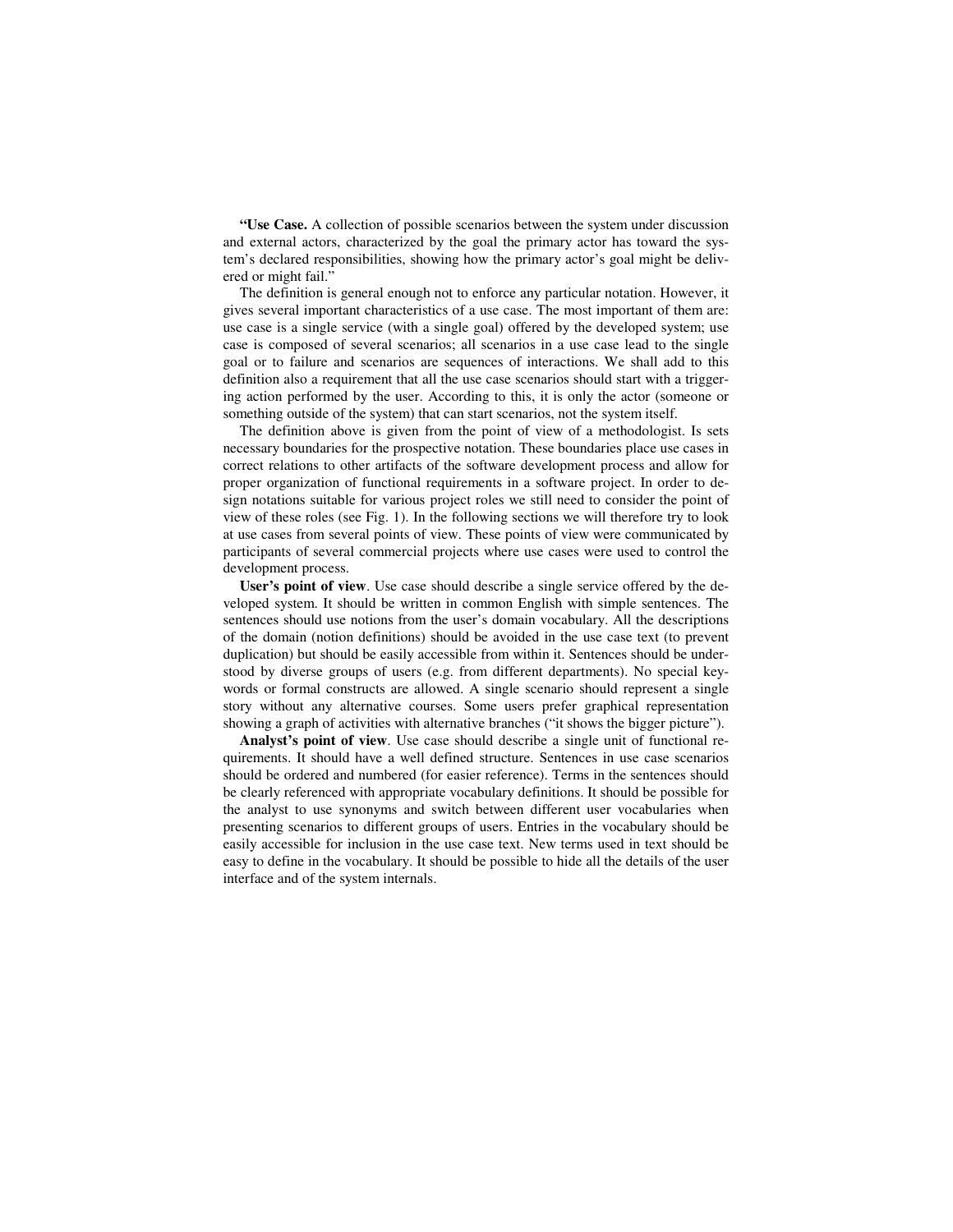

**Fig. 1.** Use case from different points of view

**Designer's point of view**. Use case should define a single unit of system's behavior to be developed. Use case should be written in a formal notation where scenarios would constitute a temporal sequence of messages (function calls etc.). The sequence should clearly reflect (a) interactions of the user with the system and (b) communication inside the system in response to the user's interactions. Messages should be connected with appropriate architectural (static) elements of the designed system including elements of the user interface. Scenarios in the form of message sequences should allow for automatic generation of code that handles these messages. Changes in the user's requirements should be easily traced to changes in message sequences, changes in the static architecture and finally – changes in code.

**User interface designer's point of view**. Use case should define a coherent set of storyboards that illustrate the details of the system's dialog with the user. Use case scenarios should show sequences of consecutively appearing user interface elements (screens, dialogs, menus, etc.) and interleaved user's inputs. The user interface elements should have clear links with the user interface prototype.

**Tester's point of view**. Use cases should be the basis for creating "test use cases". Test use cases should be associated with one or more use cases. Every test case should contain several test scenarios. Use case scenarios should be easily translatable into test scenarios. The ability of associating several scenarios with test scenarios would allow for acceptance testing where it is impossible to verify proper behavior of the system only by testing the behavior of a single use case. Note: test use cases described here have significantly different semantics than test cases as defined eg. in RUP [10].

If we consider all the requirements presented above, we come to a conclusion that a single use case should actually have several forms. For instance, the form acceptable for the users has close links with the domain model (the vocabulary). In turn, the designer's form is related to the static architectural model. One of the forms is composed of several actions, while the other is a sequence of messages. This leads us to a notation which is actually a set of distinct notations with precisely defined transformations. The idea of different forms for use cases is present in the RUP methodology [10]. Beside "use cases", RUP introduces "use case storyboards" that extend textual use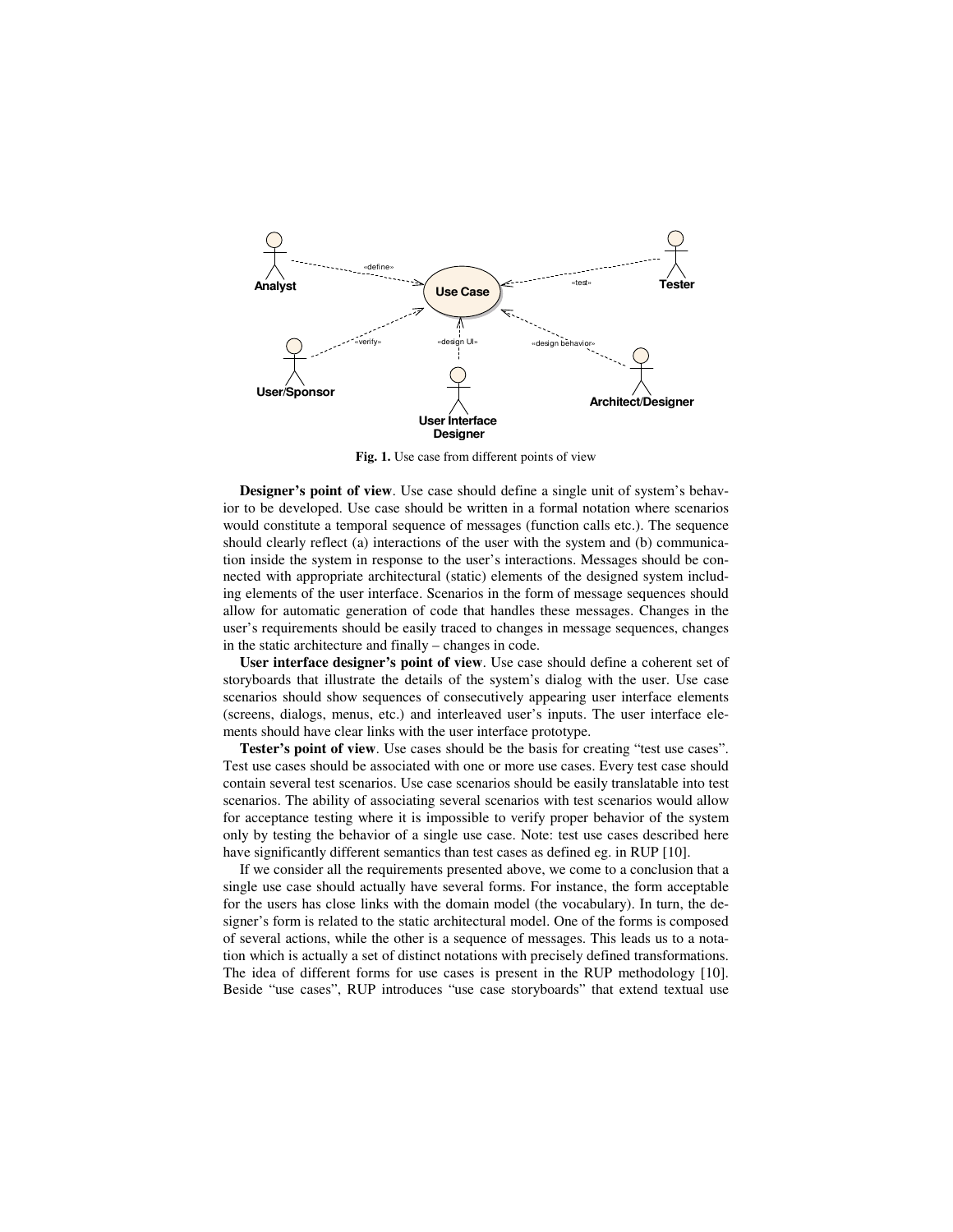case definitions with interaction and class diagrams. However, the notation proposed in RUP in not formally defined and lacks more precise definition of transformations.

## **3 Use case notation metamodel with transformations**

Having defined appropriate requirements for the use case notation we can now describe the notation that tries to fulfill these requirements. We will define the proposed notation by means of a MOF metamodel as it was done in [14]. Some of the elements of notation are already defined in the UML Superstructure. Names of such "predefined" metaclasses are written in bold with a reference to appropriate page in [14]. Considering the scope of this position paper we present only the most important elements of notation. The highest level elements are thus presented on metaclass diagrams. Other elements and their transformations are briefly described in text.

As declared in previous sections, the **UseCase** ([14], p. 519) shall be detailed through four distinct representations (see Fig. 2). The primary representation is structured text. Complementary to this representation is the activity graph. These representations are meant for the users and analysts. Designers use the sequence graph representation. Finally, the user interface designers use the storyboard representation. Additionally, the testers design test use cases that are not direct representations of **Use-Case**. This is due to the fact that a test use case can be related to several use cases that form a testing sequence. Moreover, a single **UseCase** can participate in several test cases. Note that we leave the description of test use case notation for future work as being outside of scope of this paper.



**Fig. 2.** General metamodel for use case representations.

The structured text representation is based on simple grammar sentences that form use case scenarios. In this grammar, sentences are composed of a subject, a verb and a direct object (SVO). In some cases, a more complex form is used, with a preposition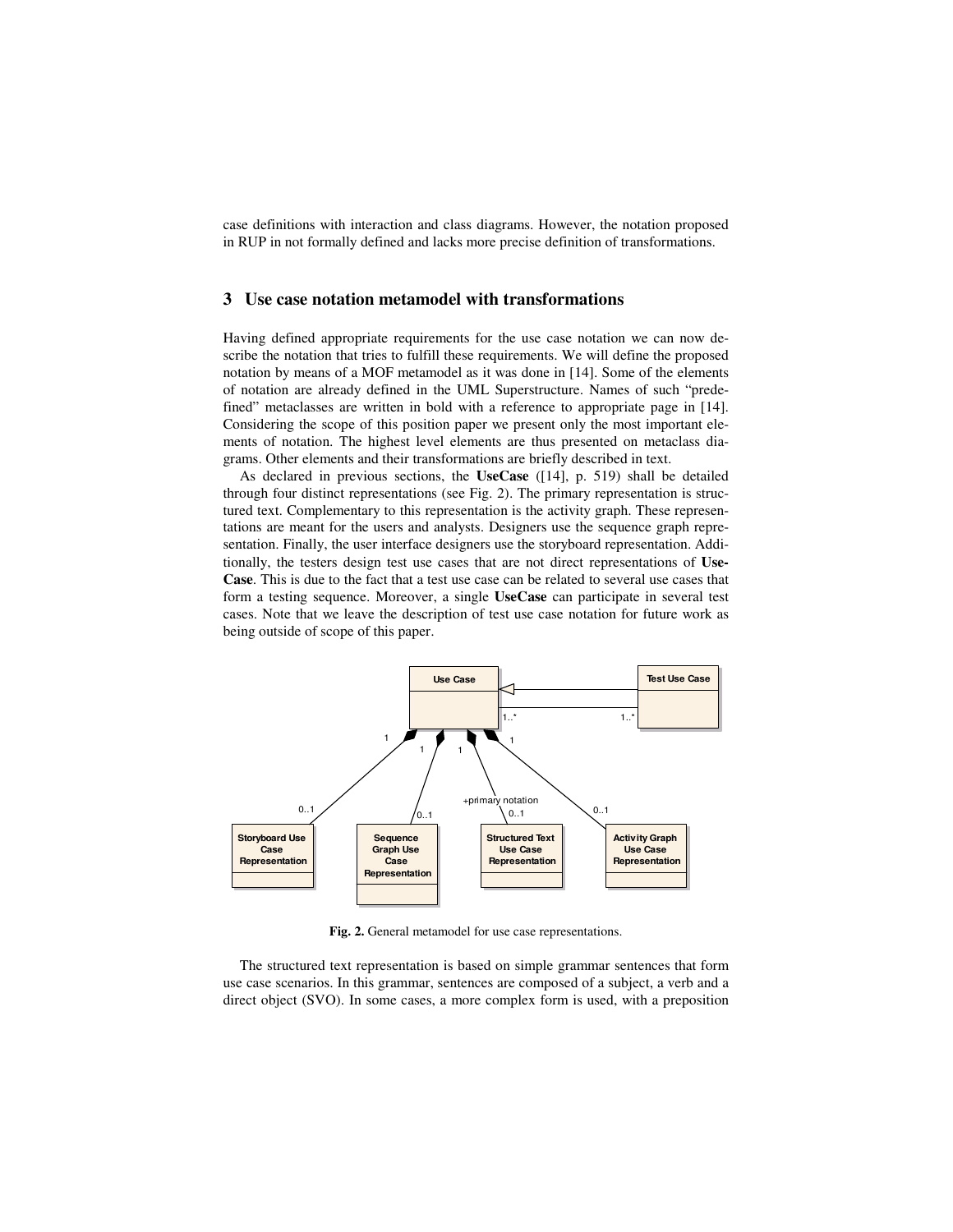and an indirect object (PO). Such notation was originally proposed by Ian Graham (see e.g. [6]). Experience shows that the SVO[PO] notation is sufficient enough to represent possible interactions between users and systems. From the first sight, very simple sentences seem to limit the analysts. However, this is not the case if we relate parts of sentences to appropriate vocabularies. Simple sentences allow the analyst or the user to concentrate on interactions, while the descriptions of notions found in the interaction sequence are left out to the vocabulary. This forms a notation that is judged by the users as very clear and comprehensible. On the other hand, this notation allows for easy and unambiguous transformation to other notations.



**Fig. 3.** Metamodel for the structured text representation.

Summary of the structured text notation is given on Fig. 3. The representation contains a list of pre- and postconditions which shall not be elaborated in more detail here, and a set of scenarios. Every scenario is a sequence of ordered sentences. These sentences are divided into SVO[PO] sentences and conditional sentences. Conditional sentences allow for synchronization between scenarios, and also allow for inclusions or extensions from other use cases (their structure is ommited here for brevity). SVO[PO] sentences form the actual course of a scenario. Every part of such a sentence (subject, verb or objects) is related to an appropriate entry in the vocabulary. Subjects relate to entries from the vocabulary of actors (instances of **Actor** – p. 512), objects relate to entries in the domain vocabulary and verbs relate to a vocabulary of predicates (operations on domain elements). These vocabularies are distinct, and appropriate constraint should be imposed on the metamodel (namely on the relations between vocabulary elements and sentence parts). Note also that on Fig. 3, the second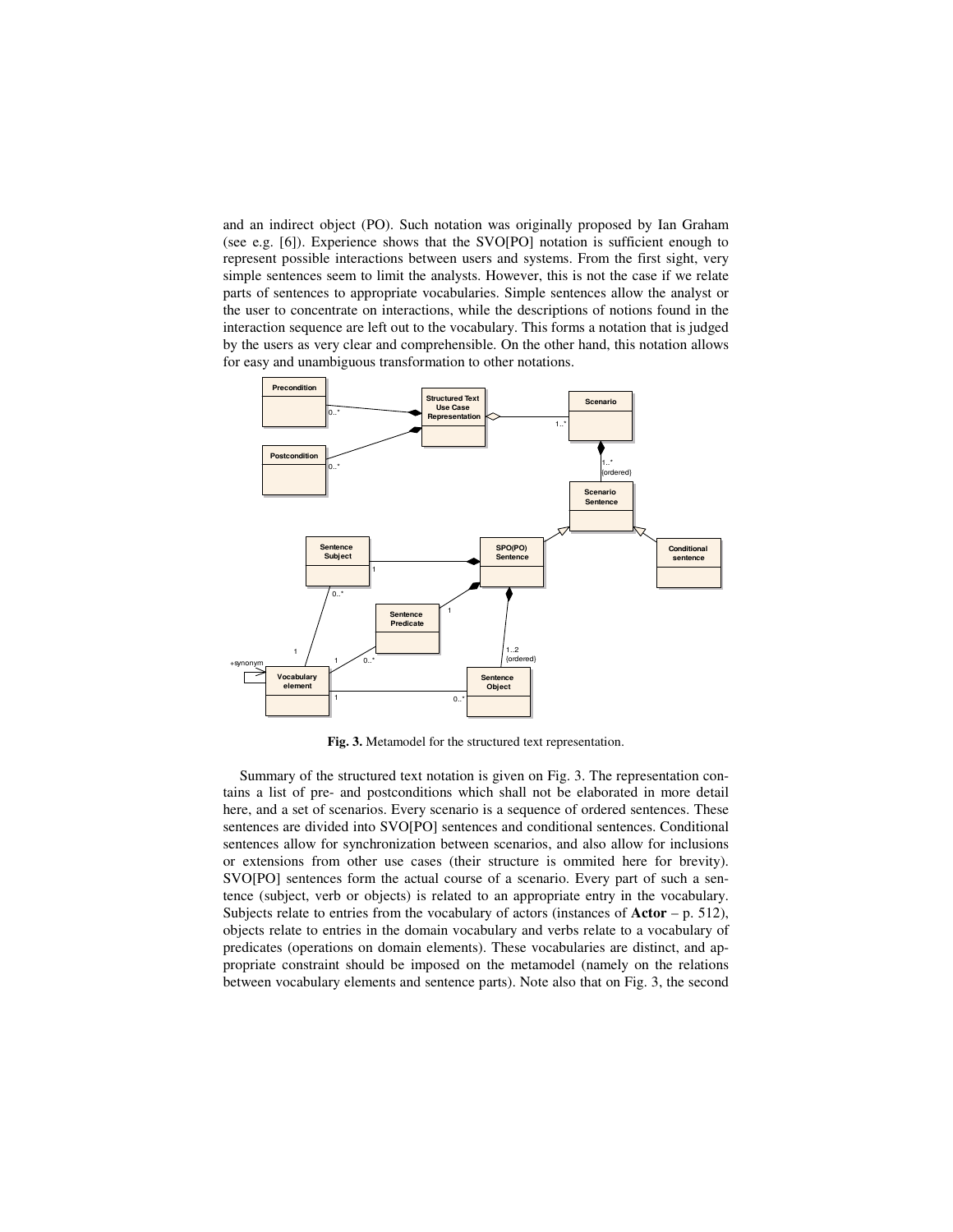of the objects (i.e. the indirect object) should include a preposition which is not shown as being one of the attributes of the 'Sentence Object' metaclass).

The storyboard use case representation is very similar to the structured text representation. While the primary text notation should be UI independent, the storyboard notation allows for the inclusion of the user interface design elements. The structure of scenario sentences is very close to that shown on Fig. 3. The main difference is that sentence parts relate to other vocabularies than those in the structured case notation. These vocabularies contain descriptions (possibly graphical) of user interface elements (buttons, screens, menus etc.). Steps in the storyboard type scenarios are more fine-grained. When transforming the two models, several (possibly one) storyboard sentences map to a single structured text sentence.

Activity graph representation is based on UML's **Activities** (p. 283). The mapping from structured text is quite straightforward here. Every SPO[PO] sentence maps into one **Action** (p. 280), while every conditional sentence maps into a **DecisionNode** (p. 319). All the scenarios in the text representation map to one or more **Activities** that contain **Actions** and **DecisionNodes** connected with **ActivityEdges** (p. 293). A single **Activity** (with an associated activity diagram) can therefore summarize a set of correlated scenarios contained in a use case.

Sequence graph representation is based on UML's **Interactions** (p. 419). This representation is distinct from the other notations in that it might reveal the internals of the developed system. For this reason this notation has to be used with care in order not to violate the basic characteristic of the use case being a description of behavior observable to the actor. The transformation from text representation is trickier here, as we need to map sentence parts into appropriate UML constructs which is not straightforward. Moreover, the mapping depends on the mapping of the domain vocabulary and the domain class model into the design class model. When constructing the sequence graph representation, every SVO[PO] sentence can be mapped into several **Messages** (p. 428). An object in the textual scenario sentence can be mapped into several design **Classes** (p. 86) from the design model (the ones that map from vocabulary entry associated with this object). A verb in the sentence maps into one or more operations of the above **Classes**. For the mapping to be coherent, appropriate **Lifelines** (p. 427) that receive **Messages** should be associated with relevant **Classes**. It can be noted that this approach is in close relation to the idea of distributing responsibilities between objects found e.g. in [1].

## **4 Conclusions and future work**

The proposed set of related notations was used in several software development projects. In all the projects, the notation has shown to be good means of communication between various project roles. It seems to fulfill most of the requirements imposed by the roles as described in Section 2. The users have reported very good comprehension of scenarios written using the SPO[PO] notation. The associated mappings allowed for instant estimations of the influence that the changes in requirements imply on the user interface design or the system architecture. This last advantage of the presented trans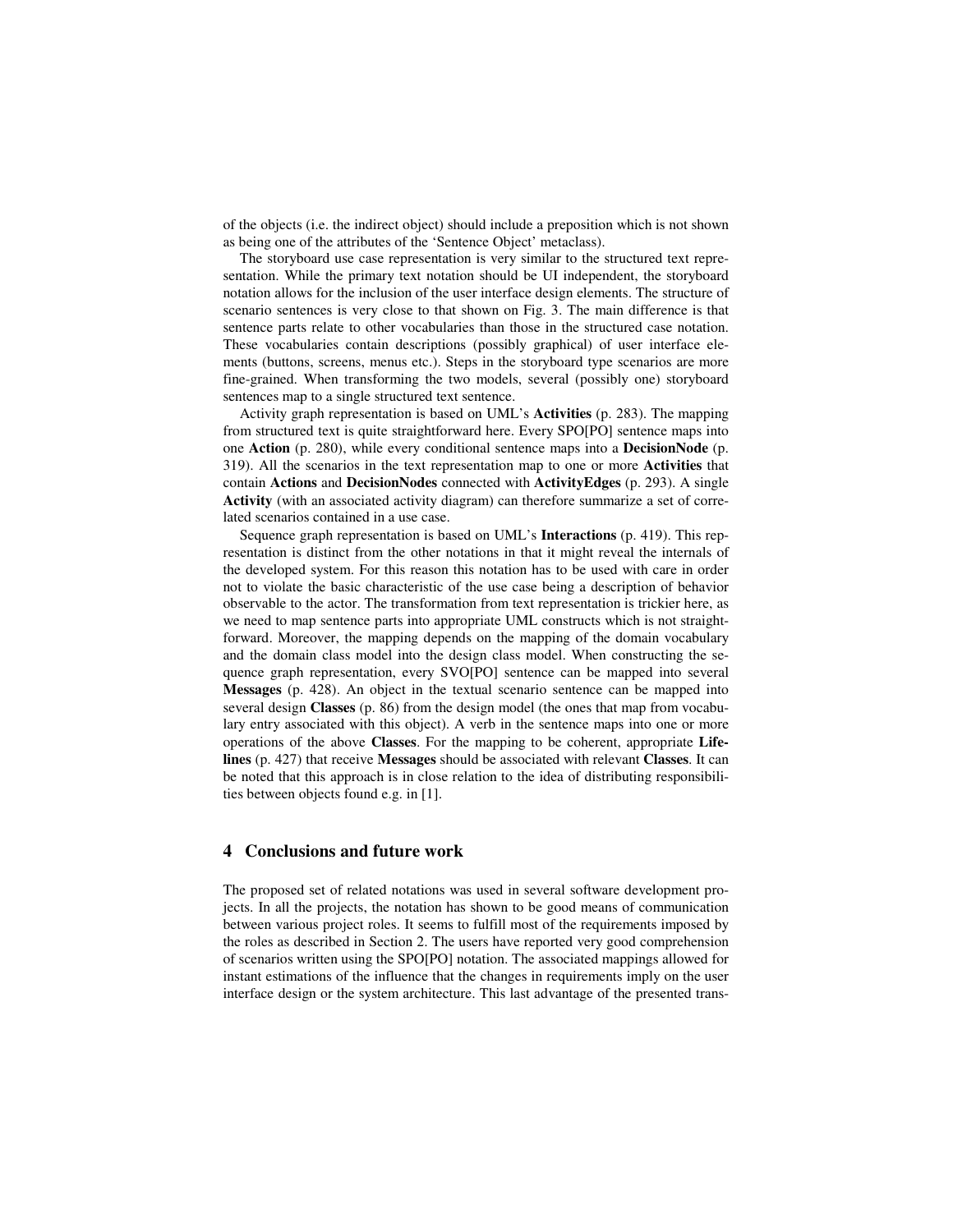formations was acknowledged to be very important for efficient management of projects in changing environments.

The definition of formal transformations between use case notations brings use cases closer to the current trend of model-driven software development [11]. Transformations defined on the level independent of computations (CIM), allow for pushing the control over the development efforts up to the users themselves. By using the proposed notations and mappings it would be possible to trace platform independent and platform specific constructs back to the system's functionality postulated by the users. An additional important ability of the proposed notation is the promotion of reuse as postulated in [13]. Requirements written in the proposed form can be easily divided into reusable chunks. These in turn indicate prospective software components to be reused in whole or in part. This indication is much simplified with appropriate mapping set between the requirement chunks and appropriate architectural elements.

Research associated with model or notation transformations is always influenced by the problems with their automation. It takes considerable effort to keep scenarios written in the four notations synchronized by hand. Future work is therefore associated with developing of an appropriate tool to support the proposed notation. The tool would allow for creating scenarios in the proposed structured text notation and enable transformations to other UML-based notations. The first version of the tool was already developed for a subset of the proposed notation and having limited transformation capabilities [7]. The succeeding versions shall be integrated with a commercially available UML-based CASE tool. This would allow for testing of effectiveness of the proposed transformation methods in real software development projects.

## **References**

- 1. Biddle, R., Noble, J., Tempero, E.: From Essential Use Cases to Objects. In: Constantine L. (ed.): forUSE 2002 Proceedings, Ampersand Press (2002)
- 2. Cockburn, A.: Structuring Use Cases with Goals. Journal of Object-Oriented Programming, Vol. 5, no. 10 (1997) 56-62
- 3. Cockburn, A.: Writing Effective Use Cases. Addison-Wesley (2000)
- 4. Constantine, L.L, Lockwood, L.A.D.: Structure and Style in Use Cases for User Interface Design. In: van Harmelen, M. (ed.): Object-Modeling and User Interface Design, Addison-Wesley (2001)
- 5. Gelperin D.: Precise Use Cases, LiveSpecs Software (2004) http://www.livespecs.com/
- 6. Graham, I., Task Scripts, Use Cases and Scenarios in Object-Oriented Analysis. Object-Oriented Systems, Vol. 3, No. 3 (1996) 123-142
- 7. Gryczon, P., Stańczuk, P.: Obiektowy system konstrukcji scenariuszy przypadków użycia (Object-Oriented Use Case Scenario Construction System). MSc thesis, Warsaw University of Technology (2002)
- 8. Hurlbut, R.R.: Managing Domain Architecture Evolution Through Adaptive Use Case and Business Rule Models. PhD thesis, Illinois Institute of Technology, Chicago, (1998) http://www.iit.edu/~rhurlbut/hurl98.pdf
- 9. Jacobson, I., Christerson, M., Jonsson, P., Övergaard, G.: Object-Oriented Software Engineering: A Use Case Driven Approach. Addison-Wesley (1992)
- 10. Kruchten, P.: The Rational Unified Process: An Introduction. Addison-Wesley (1999)
- 11. MDA Guide Version 1.0.1. Object Management Group (2003)